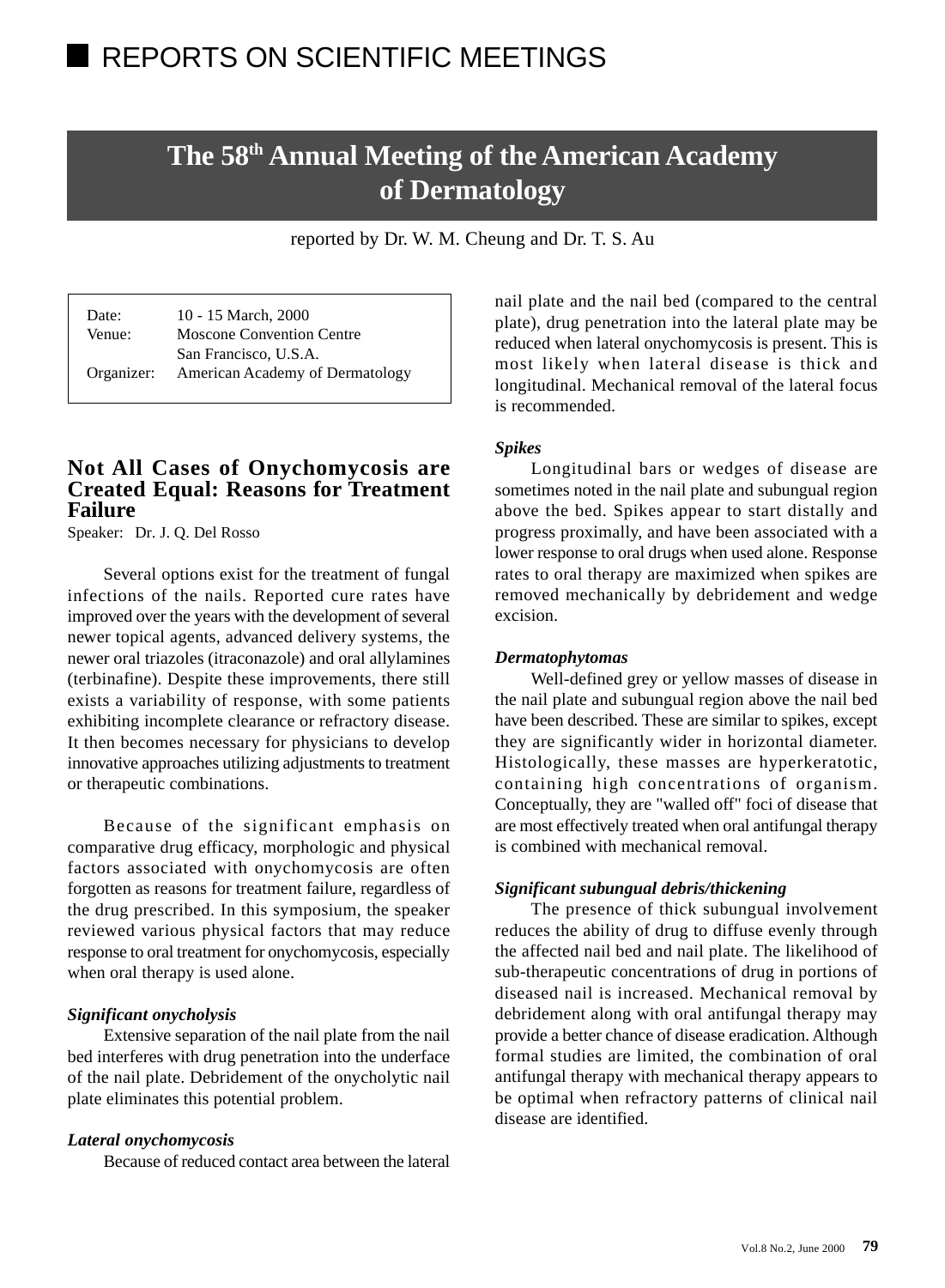## **Why Photodynamic Therapy?..... And for What?**

Speaker: Dr. H. Lui

Photodynamic therapy (PDT) has been synonymous with the novel, somewhat experimental treatment of skin cancer using lasers and porphyrins. However, this is only partly true, since PDT can also involve non-laser light sources, and applied to an everexpanding range of non-oncologic conditions. It shares similarities with PUVA therapy and laser surgery, but there are a number of important fundamental differences.

The typical clinical approach in PDT is to sequentially administer photosensitizers to the patient, either systemically or topically, and then expose the diseased tissue to light. The three essential ingredients for PDT are light, photosensitizing drug, and oxygen which is present in tissue.

Light photons are absorbed by the photosensitizing drug, which then becomes activated and enters a higher energy state. The activated drug in turn transfers its energy via a photochemical reaction to molecular oxygen within tissue to produce singlet oxygen which is highly reactive. This is a type II photochemical reaction. Singlet oxygen is not all that new or "exotic" to dermatology, since it is known that PUVA therapy can actually result in the production of singlet oxygen. The relative importance of singlet oxygen to the clinical effects of PUVA are unclear, but when one performs PUVA, one is also performing PDT in a technical sense. Singlet oxygen is highly reactive. It causes necrosis, induces apoptosis and possesses antimicrobial properties.

There are basic differences between photodynamic and photothermal uses of light. In the photodynamic reaction, the chromophore is administered as a drug (for example, amino-laevulinic acid). The absorbed light is converted to heat and lasers are not essential. However, in the photothermal reaction, the chromophore is present in tissue (for example, melanin). Chemical reactions are driven by the absorbed light. Pulsed lasers are ideal for this reaction.

The oncologic indications for PDT include basal

cell carcinoma, squamous cell carcinoma, actinic keratosis, cutaneous metastasis, mycosis fungoides, Kaposi's sarcoma, and tumor detection. The indications in non-oncologic conditions include psoriasis, hair removal, acne, alopecia areata, viral warts, vascular anomalies and skin resurfacing. However, with the exception of actinic keratosis, all of these indications are not currently approved by the Food and Drug Administration (FDA).

When treating psoriasis, PDT may be serving as an immunomodulator. Selective photosensitizes are taken up by activated lymphocytes. Lower PDT dose is required for treating psoriasis than for treating tumors, possibly because of different end results (apoptosis and necrosis respectively). Also, PDT drugs can accumulate in vascular tissues, and this may contribute to its clinical effects in psoriasis.

Drugs such as ALA may preferentially accumulate in the pilosebaceous apparatus, thereby providing a rationale for PDT in hair removal and acne.

Proposed mechanisms of action for skin cancer include direct tumor cell kill and ischaemic tumor necrosis via PDT effects on tumor vasculature. For nonmelanoma skin cancer, PDT may be most useful for patients with multiple superficial skin tumors such as nevoid basal cell carcinoma syndrome or patients with chronic arsenicism. For mycosis fungoides, there is some evidence that certain photosensitizers such as ALA preferentially accumulate in activated lymphocytes. Most PDT photosensitizers are fluorescent, providing a rationale for their use as an adjunct in tumor detection.

The advantages of PDT include simple concept, photosensitizer safety, treatment selectivity via drug delivery, and high patient acceptance. The disadvantages include dosimetry issues, two-step process, equipment, need for multiple treatments and lack of controlled studies at the moment.

With better understanding of PDT, it will certainly make an important part of our future dermatologic armamentarium.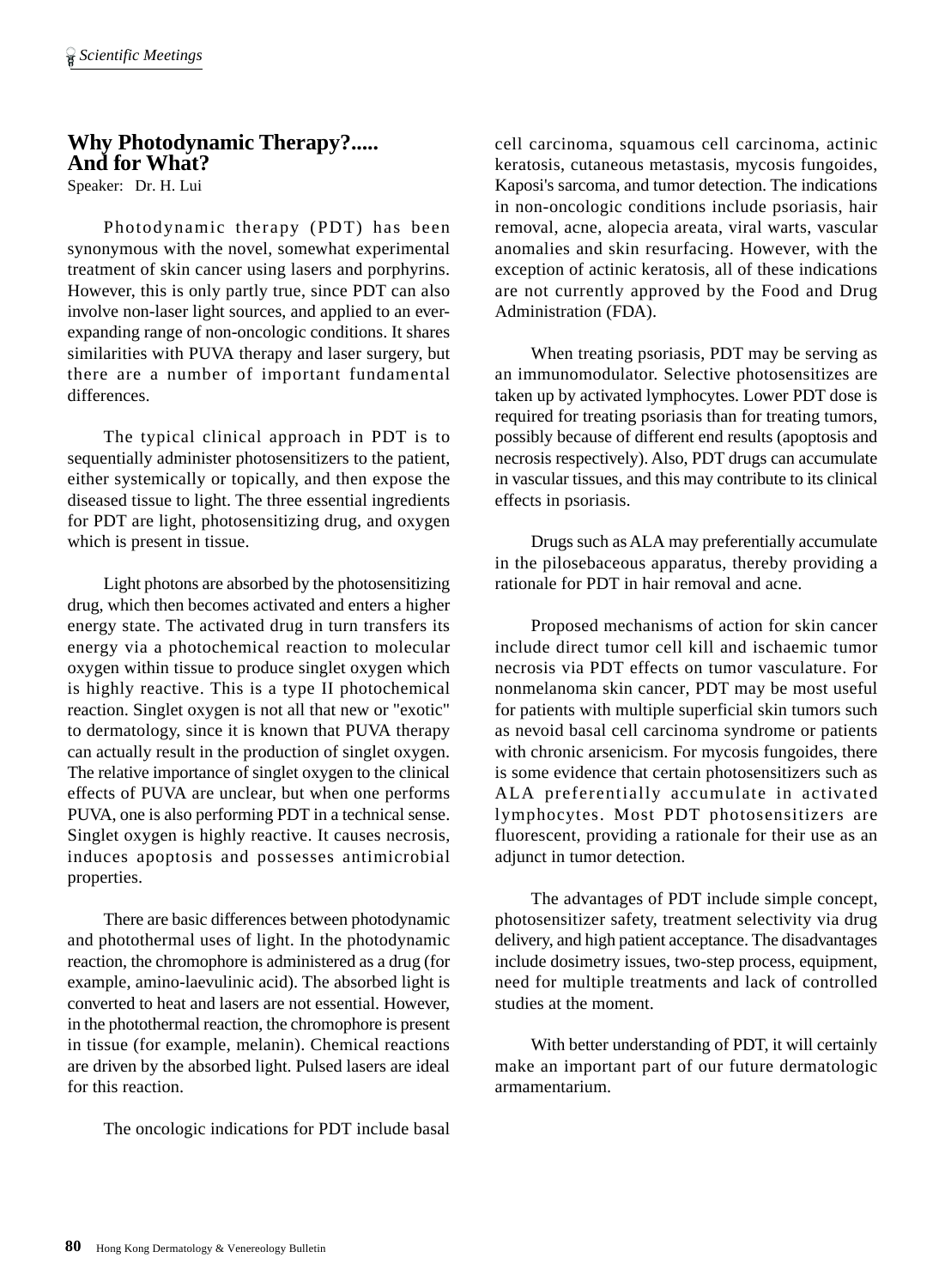## **Toxic Epidermal Necrolysis**

Speaker: Dr. A. L. Licata

Many believe that toxic epidermal necrolysis (TEN) represents the severe end of a spectrum that also includes (in descending order of severity) Stevens-Johnson syndrome (SJS) and erythema multiforme (and some would add fixed drug reaction). The strongest evidence that these are related is a similarity in histopathology. However, clinically and etiologically there are marked differences. Many have tried to develop "criteria" to distinguish these entities, that is, number of mucous membranes involved or percent body surface area denuded, but to date none has been totally satisfactory. Recently, an international TEN study group evaluated 200 cases that most agreed were SJS or TEN with several interesting observations.

Firstly, there is no correlation between the extent or severity of mucosal erosions and the ultimate extent of epidermal detachment. Secondly, cases with "classic" targets (raised, well-defined, less than 3 cm, three distinct zones) never had widespread epidermal detachment. Thirdly, cases with primarily acral, classic targets tended to be related to infections and have a benign course; while cases with atypical lesions prominent on the face and torso tended to be drug related and have a higher morbidity. The most common drugs reported to be associated with TEN include anticonvulsants, allopurinol, NSAIDS, and sulfonamide antibiotics.

Treatment modalities include wound care, surveillance cultures, avoidance of prophylactic antibiotics, aggressive fluid and nutritional support. The role of systemic steroids was much debated. To date, there was no randomized prospective study regarding this issue. Multiple retrospective chart review studies concluded that systemic steroids increase morbidity and/ or mortality and increase length of hospitalization.

In general, it is thought that recent improvements in survival have been due to advances in infection control and supportive care, allowing the patient to survive until re-epithelialization can occur.

## **Surgical Techniques in Children**

Speaker: Annette M. Wagner

There are three important aspects to success in performing surgical procedures in children: (1) what procedures are necessary; (2) what the appropriate timing for the necessary procedure is; and (3) what type of anesthetic will be most successful.

#### **What should come off?**

The obvious indications that require removal are lesions that have premalignant potential or situation where a diagnostic or therapeutic biopsy is needed. Removal of atypical small congenital nevi , large congenital nevi, nevus sebaceus or atypical acquired nevi are appropriate. Removal of enlarging lesions such as pyogenic granuloma, pilomatricoma or dermoid cyst is also appropriate. The speaker also encouraged removing larger areas of aplasia cutis that are not covered by surrounding hair, or cosmetically important benign facial birthmarks in locations where removal would improve appearance.

Lesions that should be avoided include small, benign appearing congenital nevi or any acquired nevus on the face or anterior chest where the scar is usually less attractive than the nevus itself. Removal of selfresolving lesions such as juvenile xanthogranulomas, mastocytomas or hemangiomas should be avoided.

## **Time is everything**

Many procedures in children can be safely postponed until the child is old enough to tolerate a local anesthetic. For example, excision of a small or medium sized congenital nevus or a small area of nevus sebaceus to prevent malignant change is best postponed till age 7-12. Late elementary school is preferable to middle school. Children are less active in sports and extracurricular activities, and less concerned about appearance and have fewer 'adult' fears and preoccupation. Also, they usually obey post-operative instructions.

Excision of some lesions should not be postponed beyond age of eight. Giant congenital nevi present a risk of malignancy that is highest in the first several years of life. These should be dealt with as early as possible, usually beginning around three months of age. Tissue expansion of the scalp should be postponed until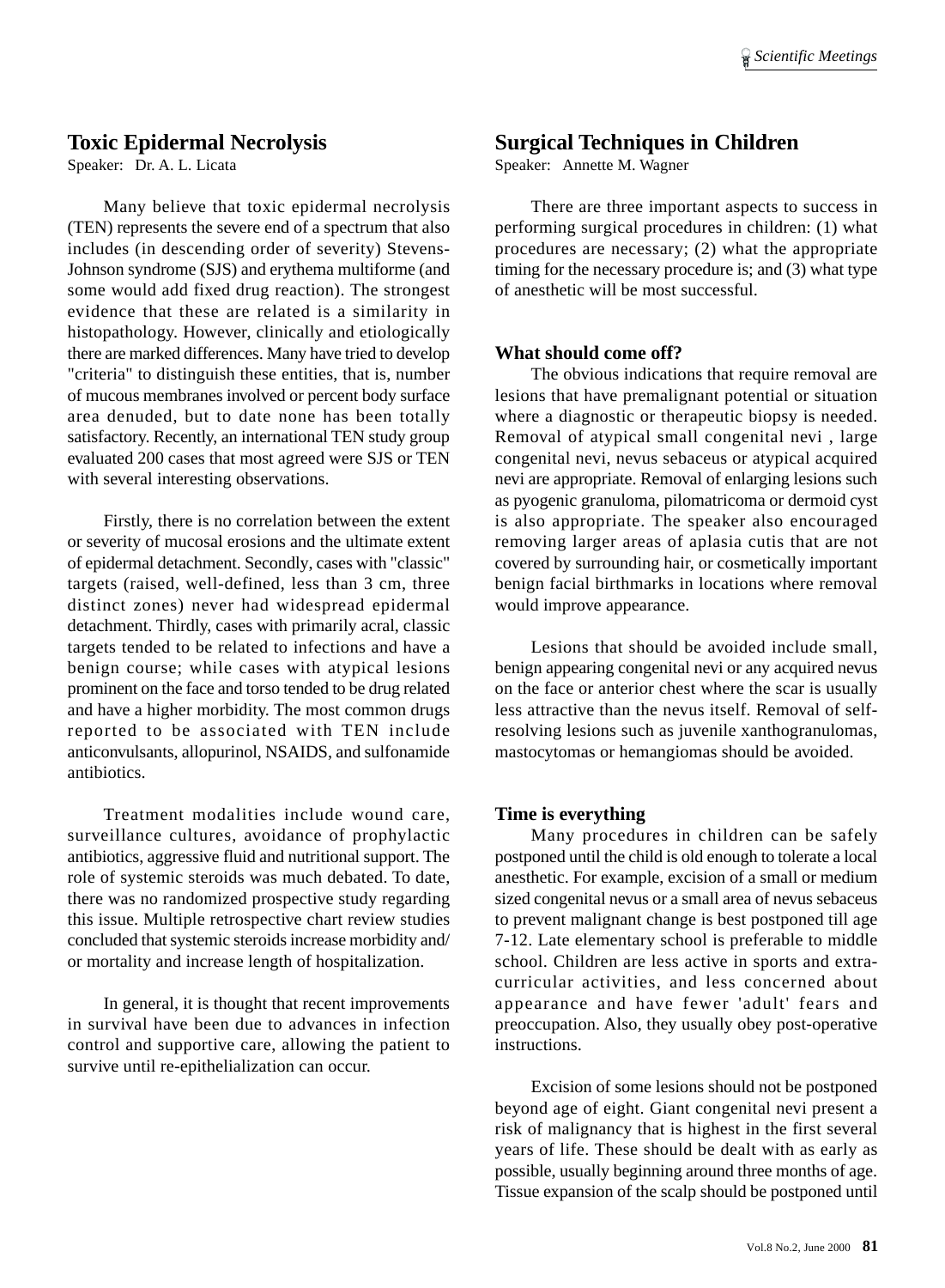six months to avoid molding of the skull. Round lesions that are larger than one centimeter or any shaped lesion larger than two centimeters on the scalp of an infant should be removed early because there is diminished scalp flexibility with time. What is a simple primary closure in a young baby rapidly becomes a multiple staged or tissue expansion closure on the scalp of an adolescent. Similarly, lesions on the acral extremities are often best approached in a younger child under general anesthesia.

Breast and genital lesions should be postponed until well into puberty to avoid distortion of the adult genitalia. Elective removal of lesions on the buttocks or groin should be postponed until the child is out of diapers to avoid increased risk of infection. Removal of vascular malformations of the lip should also be postponed for more than a year, when possible, to prevent unnecessary shortening of the lip due to excision in infancy.

## **What anesthetic is appropriate?**

The majority of procedures in the pediatric population can be performed successfully in the outpatient clinic setting using a combination of topical, local and regional anesthesia. Regional blocks are underutilized in pediatric procedures. Digital blocks, ankle blocks and block of the lateral femoral cutaneous nerve are easily performed and less painful for children than infiltration with local anesthetic. The speaker frequently combined 0.23% bupivicaine with lidocaine (1:1) in the blocks to provide better post-operative anesthesia. Infiltration of the wound with local epinephrine, mostly for the hemostasis, is easily accomplished after a regional block. The speaker discouraged the use of conscious sedation of children in an office setting, unless someone skilled in pediatric resuscitation and the necessary equipment for monitoring and resuscitation are available. The most commonly used agents in pediatrics are a combination of fentanyl and midazolam or ketamine. Unfortunately, deaths had been reported with the use of these medications for minor procedures. Chloral hydrate and DPT (Demerol/Phenergan/ Thorazine) are sedatives only. They do not provide sufficient analgesia for dermatologic procedures in children. For procedures done before age of seven, general anesthesia is more humane and appropriate.

## **Minimizing the pain of injection**

Whenever possible, full advantage should be taken of the new topical anesthetic creams. EMLA effectively removes the pain of needle sticks. It does not, however, eliminate the burning with infiltration of the local anesthetic. If there is no time to wait for the effects of EMLA, using ice on the skin surface for 20-30 seconds or pinching the skin firmly before injection can also result in painless injection.

Other tricks can be used to minimize the pain of local injection. Buffering the xylocaine with sodium bicarbonate (9:1), and warming the local anesthetic to room temperature before injection will help. Never forget the power of distraction to minimize pain. Ask the children to blow away the pain like they blow out birthday candles.

## **Minimizing the trauma of surgery**

The most important event in minimizing the trauma of pediatric skin surgery is the pre-operative counselling. It is critical that one explains simply but completely, exactly what one plans on doing and how one is going to do it. Stuffed animals or pillows of the child are invited. Parents are encouraged to stay with the children but one should beware of a fainting parent during the operation.

## *Surgical pearls:*

- · *Have an assistant if one is working on the scalp where bleeding is likely, or in an area where a closure under tension is expected.*
- · *Count the stitches as one goes. Children always ask how many.*
- · *Use a stronger suture than you think is necessary ( for example 4 O for scalp and back).*
- · *While applying dressing, make it bulky for 48 hours to keep pressure on.*
- · *Immobilize joints.*
- · *If the wound is crusted, soak the wound first before suture is removed.*
- · *Scars usually spread and are more pink in the first year; final colour and texture will be better.*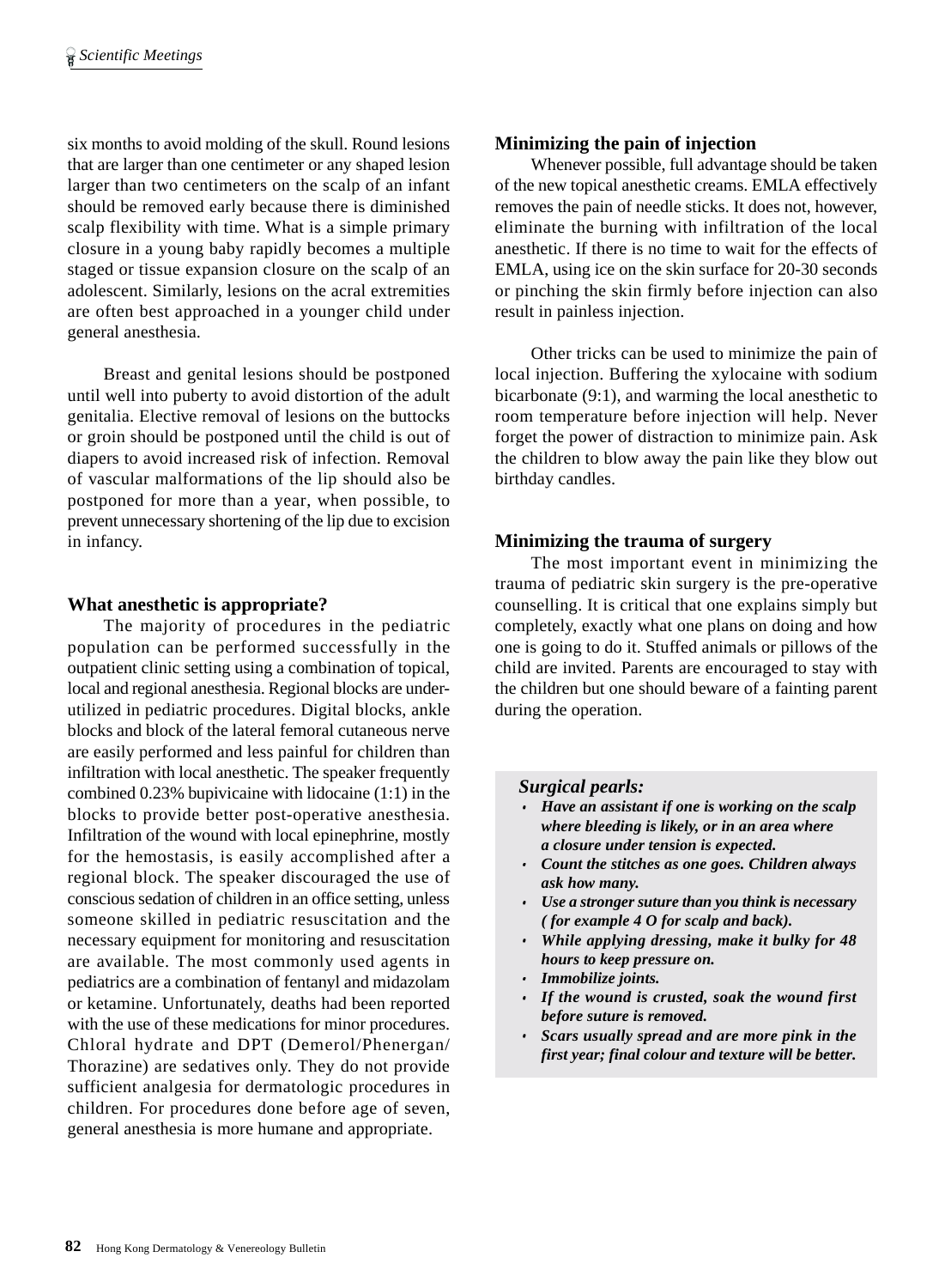## **Use of Imiquimod in Non-Genital Lesions**

reported by Dr. Y. P. Fung

| Date:      | 28 February, 2000         |
|------------|---------------------------|
| Venue:     | Yaumatei Skin Centre      |
| Speaker:   | Dr. Mark Seraly           |
| Organizer: | HKSDV; Scientific Meeting |

In this meeting, the speaker discussed the important immunological actions of imiquimod and outlined its clinical use in both genital and non-genital lesions.

Imiquimod is a nucleoside-analogue-like compound that has no anti-viral property of its own. It acts as an immuno-modulator by 1) stimulating cellmediated TH1 response, 2) inducing cytokine production especially alpha interferon, interleukin-12 & tumor necrosis factor and 3) enhancing Langerhans cell activities, hence facilitates the production of memory cells.

#### **Genital warts**

In treating genital warts, conventional topical destructive chemotherapy and cryotherapy give recurrence rates between 30-40%. This figure is reduced to 13% with imiquimod because of its ability to enhance cell-mediated immunity. Clearance rate is superior in females (up to 50%) due to the natural occlusive effect of the female anatomy.

#### **Common warts and flat warts**

Topical application of imiquimod once or twice per day (5 days on and 2 days off) with or without occlusion has been shown to be effective in treating common warts and flat warts. Its efficacy is limited by penetration through the hyperkeratotic epidermal layer. Combination therapy with cryotherapy or topical salicylic acid followed by imiquimod application is currently under study. Application of imiquimod more than twice per day is not recommended. It has been shown that cytokine induction can be detected 2 hours after application. Its activity peaks at 8 hours and will remain for 24 hours. Application of imiquimod more

than twice per day may result in downregulation of immune response. Periungal warts and common warts respond well to topical imiquimod, but plantar warts show less favorable response, probably due to difficult penetration.

#### **Intra-vaginal and cervical warts**

One third of women with external genital warts have intra-vaginal and cervical warts. 10% of patient with genital warts caused by human papillomavirus 16 and 18 will develop cervical intraepithelial neoplasia (CIN). The treatment of intravaginal and cervical warts with imiquimod and its impact on CIN is currently under study.

#### **Molluscum contagiosum**

Molluscum contagiosum shows good response to imiquimod. In a study of 100 male patients (age 9-27) followed up for one year, 1% imiquimod applied three times per day for four 5-day-week cycles cleared 86.3% of the lesions and gave a cure rate of 82%. Pilot study using topical 5% imiquimod in children for assessing its safety showed no significant undesirable local and systemic effects. Imiquimod plays a useful role in treating patients with multiple molluscum contagiosum at different body areas when other simple operative procedures become undesirable. When using imiquimod for molluscum contagiosum and plane warts, most patients respond in 6-8 weeks when applying once per day, in a 5-day-week.

#### **Herpes simplex virus (HSV)**

It is found in animal studies that if imiquimod was applied within 24 to 48 hours of HSV inoculation, the animal was protected from infection. This finding may have important implications for prophylaxis of HSV. Pilot study had shown good response when used in patient with prodromal symptomatic HSV.

#### **Imiquimod as an anti-tumor agent**

Imiquimod has been shown to have anti-tumor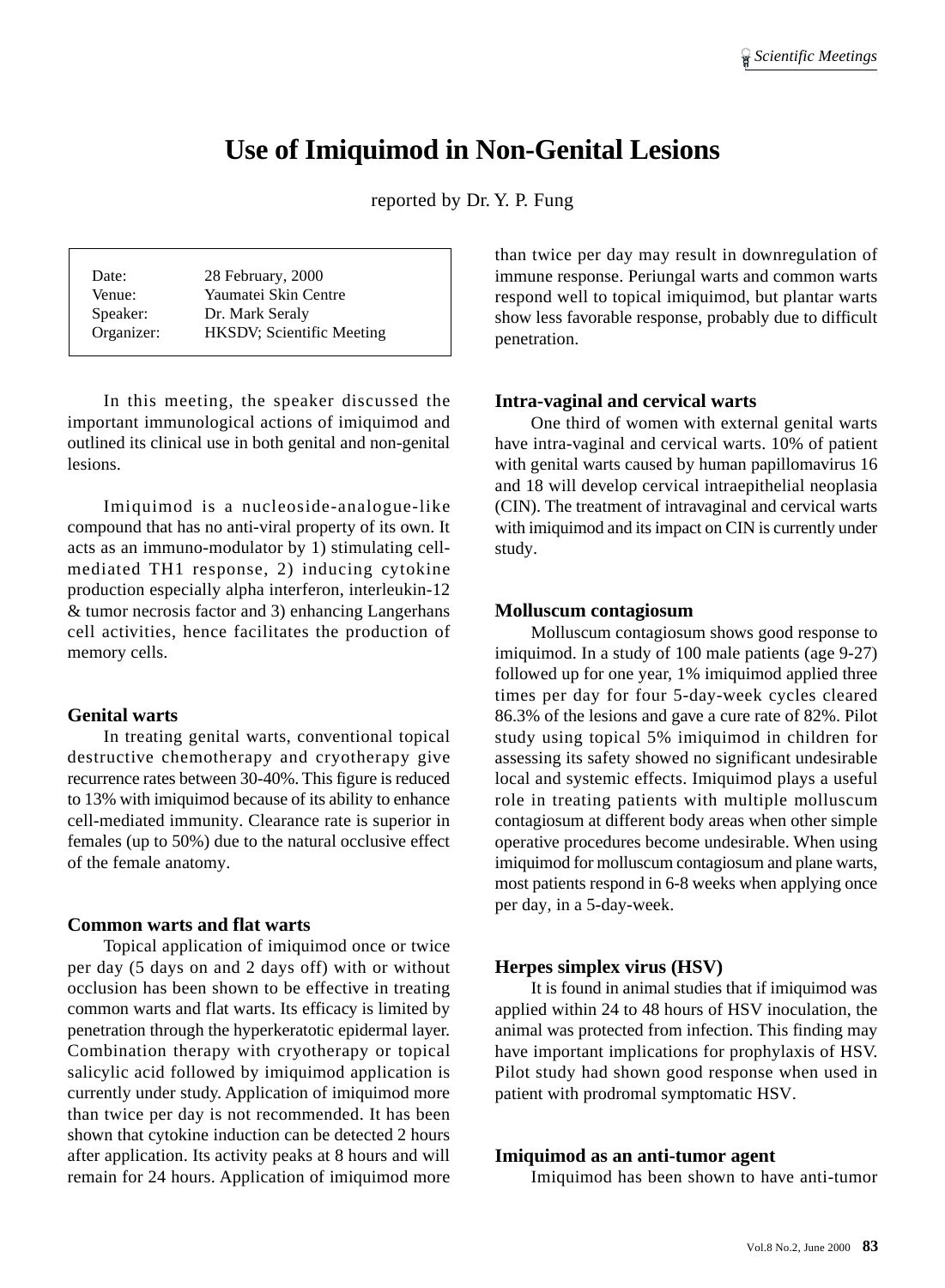effects in basal cell carcinoma, Bowen's disease, Bowenoid papulosis, actinic keratosis, cutaneous T cell lymphoma, Kaposi sarcoma, melanoma and neonatal capillary haemangioma.

For basal cell carcinoma, it takes 8-12 weeks to work. Its use should be considered in the following settings: elderly, debilitated nursing home candidate, non-surgical candidate, patients on anti-coagulant, patients with infectious disease, patients with basal cell carcinoma syndromes and those who refuse surgery. Its use is also being considered for prophylaxis after surgical excision of the primary tumor.

Imiquimod plays an important role if the lesion is located at anatomically difficult sites like Bowen's disease at glan penis. It avoids unpleasant surgery, scarring and hyperpigmentation. Patients may fail to respond to imiquimod if the lesion is complicated by secondary bacterial infection. This may be secondary to the diminished TH2 humoral response as a result of the enhanced TH1 activity by imiquimod.

## **Problems of imiquimod in treating tumors**

Imiquimod is inappropriate for treating head and neck tumors, high-risk tumors and recurrent skin cancer. Its long treatment period and absence of histological control also limit its use.

#### **Other uses**

Conditions that may respond to topical imiquimod include vitiligo, alopecia areata and others that may regress with a diminished TH2 response. Hepatitis B and C, multiple sclerosis, renal cell carcinoma, chronic myeloid leukemia and carcinoid tumor may respond to oral imiquimod but it is known to cause significant nausea.

For treatment in patients with AIDS, when imiquimod was first developed, its effect in these patients is no different from placebo. These were used in patients without CD4 monitoring and before the days of protease inhibitors. With the common use of protease inhibitor and CD4 monitoring nowadays, AIDS patients with higher CD4 count respond well to imiquimod.

*Learning points: In USA, as imiquimod has not yet been approved by*

*the FDA for uses other than the treatment of external genital and peri-anal warts, patient's consent must be obtained before prescribing the agent for other purposes.*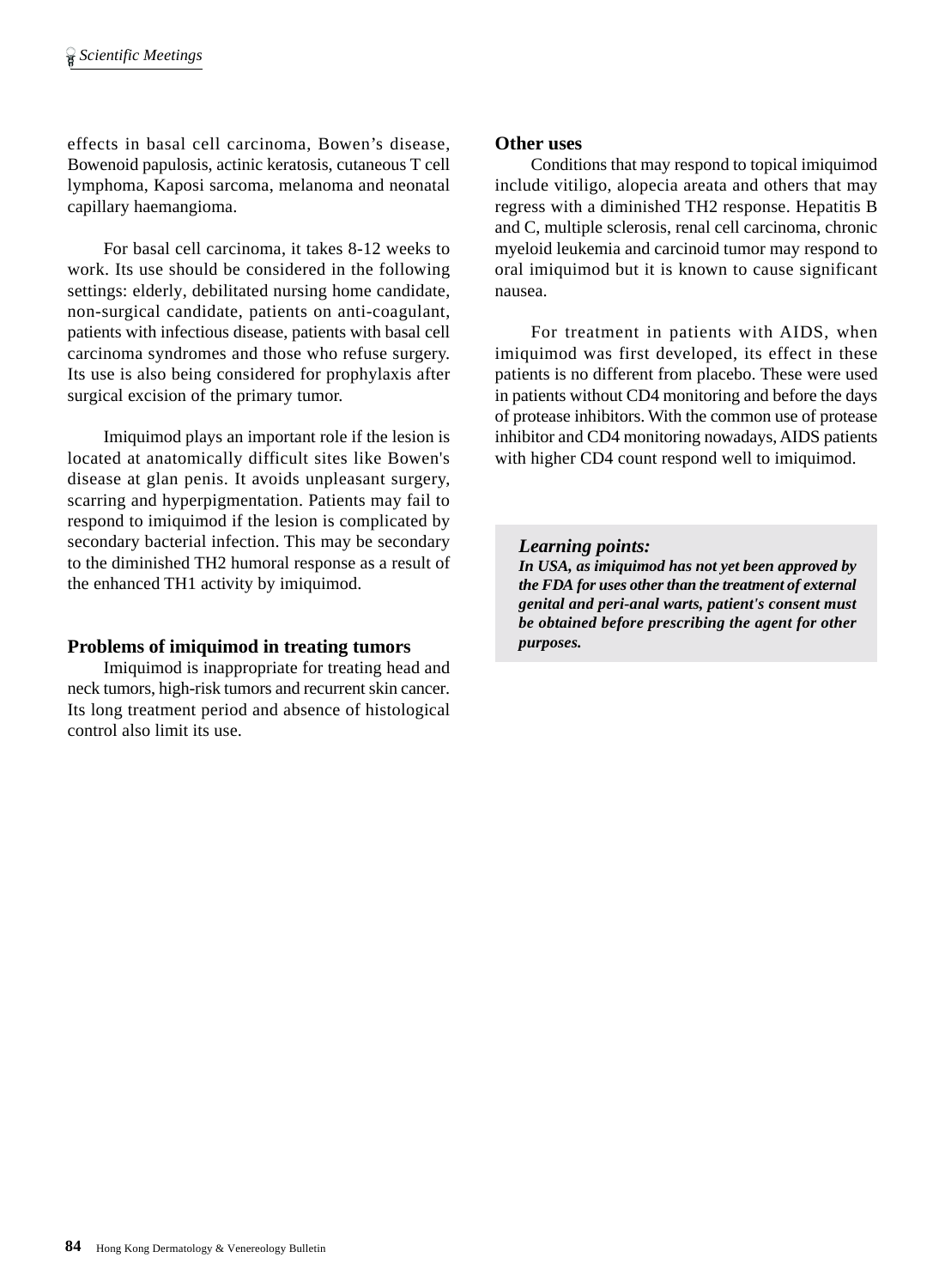## **Skin Diseases First Described in Japan**

reported by Dr. W. S. Lam

| Date:      | 29 March, 2000                       |
|------------|--------------------------------------|
| Venue:     | 8/F, Sai Ying Pun Jockey Club Clinic |
| Speaker:   | Prof. Takeji Nishkawa                |
| Organizer: | Social Hygiene Service, DH;          |
|            | Scientific Meeting                   |
|            |                                      |

The speaker discussed on several skin diseases that were first described by Japanese dermatologists. The specialty of dermatology in Japan could be dated back to 1901 when the Japanese Dermatological Association Incorporated was established by Keizo Dohi.

#### **Eosinophilic pustular folliculitis**

It was first described by Ofuji in 1970. It occurs predominantly in male, presenting as recurrent, follicular, eruptive papulopustules. Groups of papulopustules spread peripherally with central clearing, forming annular lesions or plaques. Face and trunk are frequently involved. About 20% of patients have palmoplantar involvement, simulating palmoplantar pustulosis. Intermittent exacerbations are associated with circulating leucocytosis and eosinophilia. Pathological examination shows inflammatory infiltrate surrounding the hair follicles with tissue eosinophilia.

Differential diagnoses include tinea corporis, acne vulgaris, pustular psoriasis, eczema and HIV-associated folliculitis. For HIV-associated folliculitis, the lesions appear as itchy discrete erythematous follicular papules associated with normal or decreased circulating leucocyte count. This is in contrast to eosinophilic pustular folliculitis which is itchy in less than 50% of patients and appears as coalescing papulopustular plaques associated with leucocytosis.

Factors involved in pathogenesis include high sebaceous activity, hypersensitivity to metal or other exogenous antigen, type 1 allergy to epidermal component and eosinophil chemotactic factors.

According to the experience of the Japanese

dermatologists, indomethacin is often effective and is the preferred drug of choice.

#### **Prurigo pigmentosa**

It was first described by Nagashima in 1971. It predominantly occurs in young female. The disease presents as recurrent itchy erythematous papules which coalesce to form a reticular pattern on breast and back, resulting as reticular pigmentation later. Pathological examination shows lichenoid tissue reaction.

Differential diagnoses include lichen planus, pigmented contact dermatitis, dermatitis herpetiformis and reticular erythematous mucinosis syndrome. Postulated pathogenetic factors include contact allergy to clothes, follicular changes secondary to pityrosporum and ketosis due to fasting or dieting.

Minocycline and dapsone are effective. Some patients do cure spontaneously in the long run. The disease is regarded as an established entity in Japan but it is not quite recognized outside Japan.

#### **Annular erythema due to Sjogren's syndrome**

Annular erythema was reported by Japanese dermatologists in patients with Sjogren's syndrome.

It presents as recurrent, annular erythematous rash with raised edematous border and central clearing on face, upper extremities and back. Scale and postinflammatory pigmentation is either absent or minimal. This is in contrast to subacute cutaneous lupus erythematosus (SCLE) which is an annular and/or polycyclic rash with more prominent scaling and postinflammatory pigmentation. Histologically the former shows no significant change in the epidermis and patchy lymphocytic infiltration in the dermis. On the other hand, the latter shows features compatible with lupus erythematosus in the epidermis and lymphocytic infiltration in the upper dermis.

Differential diagnoses include SCLE, Sweet's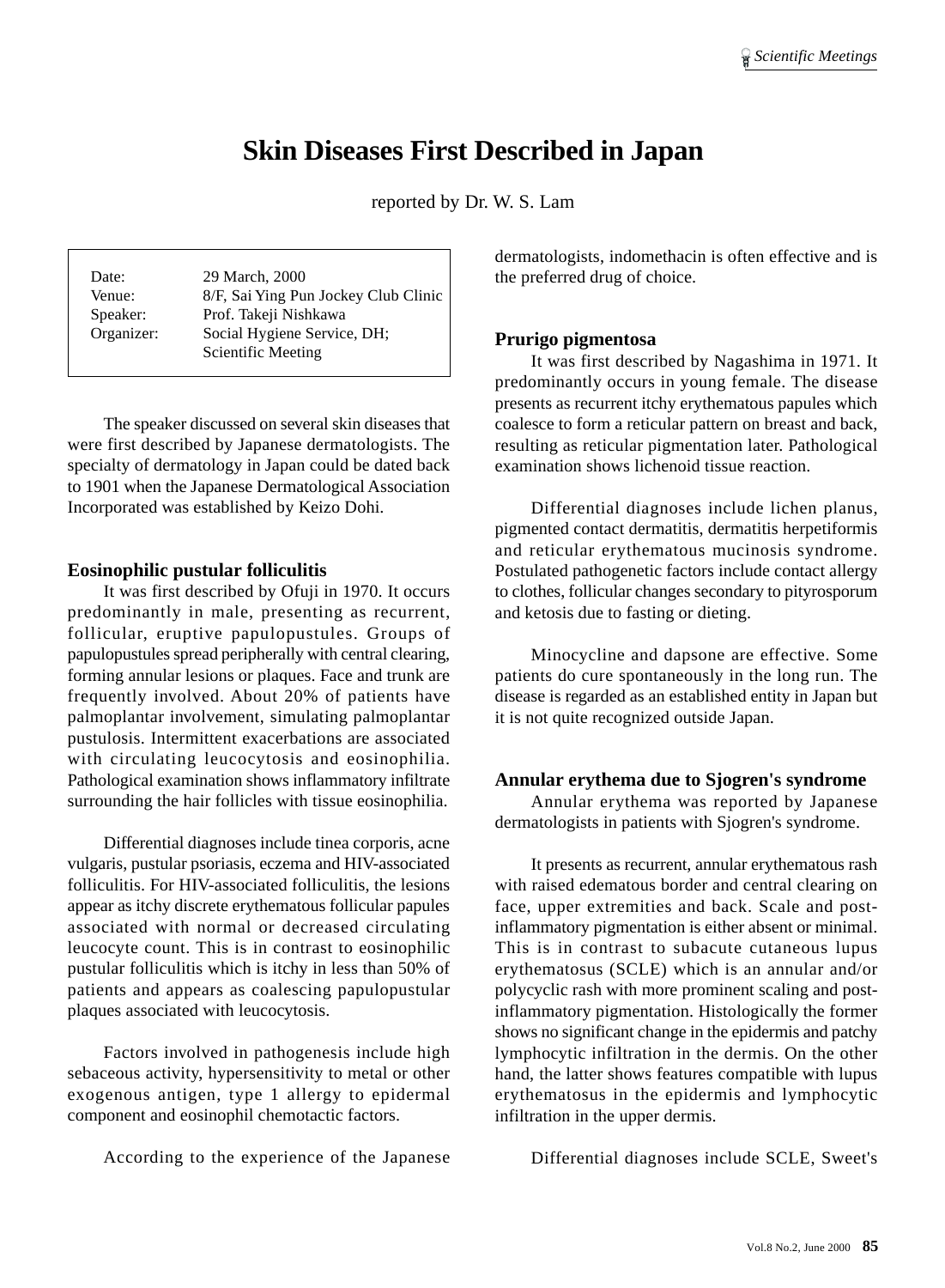syndrome, erythema multiforme (EM), erythema annulare centrifugum, Rowell's syndrome (lupus erythematosus associated with EM-like lesions).

The significance of the rash is that its presence would prompt investigations for Sjogren's syndrome like anti-Ro antibody, anti-La antibody, tests for sicca syndrome and lip biopsy.

Treatment includes low-dose prednisolone (10-20 mg/day), dapsone and non-steroidal anti-inflammatory drugs.

#### **Conclusion**

The speaker hoped that, with increasing recognition of the above three skin diseases first described in Japan, more cases could be reported in other Asian countries.

#### *Learning points:*

*Eosinophilic pustular folliculitis in immunocompetent patients reported in Japan and HIV-associated folliculitis more recognized in the Western world have distinct clinical difference. Ethnic dermatology is an emerging specialty.*

# **The Research and Development Process of New Drugs**

reported by Dr. W. S. Lam

| Date:      | 8 March, 2000                |
|------------|------------------------------|
| Venue:     | Yaumatei Skin Centre         |
| Speaker:   | Dr. G. S. N. Lau             |
| Organizer: | Social Hygiene Service, DH;  |
|            | Clinico-pathological Seminar |

It takes about 12 years on average for an experimental drug to travel from laboratory to medicine chest. Statistically, only 5 in 4,000 compounds screened in preclinical testing are eventually approved for human testing.

There are 5 phases for drug development: preclinical testing, phase I, phase II, phase III and phase IV.

## **Preclinical testing**

Preclinical testing involves discovery and testing of new chemical entities (NCEs). A new chemical entity can be discovered by serendipity, predicted chemical structure synthesis, targeted mechanistic-specific molecule design or massive screening for potential action. Preclinical testing includes assessment of biological activity, safety, toxicity and carcinogenicity. These are done through laboratory-based tests (like cell culture) and animal tests. The process takes more than three years and, if successful, is concluded by the granting of a license to enter phase I testing, for example, investigational new drug (IND) status in the United States.

## **Phase I**

It involves the initial administration of an investigational new drug (IND) into human volunteers, that is, human pharmacology study. It includes assessment of initial human safety and tolerability, pharmacokinetics, pharmacodynamics and early measurement of drug activity. The process takes about one year.

## **Phase II**

It explores the therapeutic efficacy of an IND in patients. Their therapeutic effects are compared to controls or established agents. These patients are selected by narrow criteria. It includes dose determination as well as evaluation of potential study endpoints, therapeutic regimens (for example, concomitant medications) and target populations. The process takes about two years.

#### **Phase III**

It serves to demonstrate or confirm therapeutic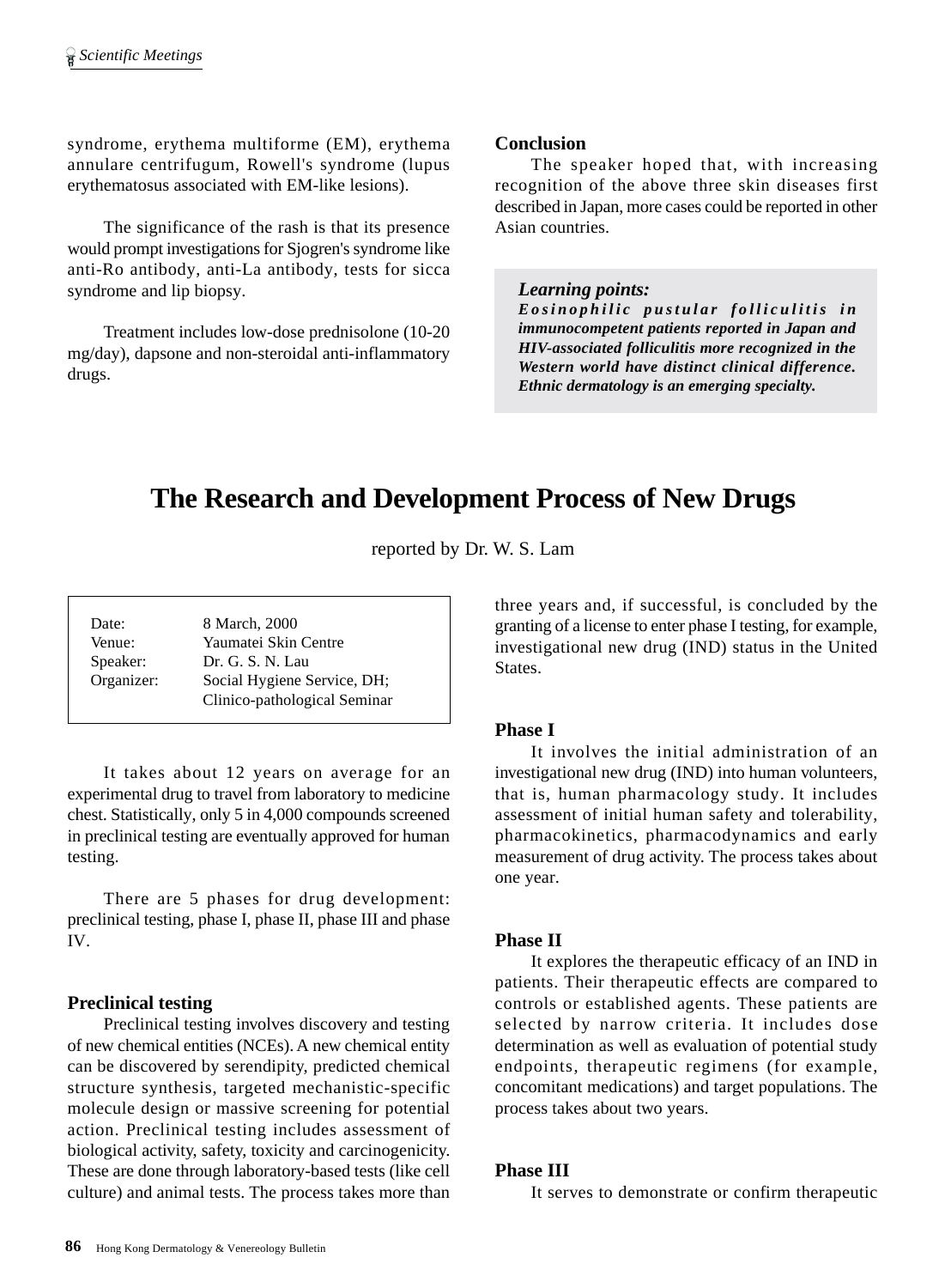benefit. It includes pivotal studies for regulatory purpose and provides adequate basis for marketing approval in terms of safety and efficacy. These studies involve a larger and wider population (thousands of subjects) in different stages of disease, and often on other medications, over an extended period. The whole process takes about three years.

#### **Phase IV**

Phase IV begins after drug approval and refers to post-marketing surveillance. It includes safety monitoring, additional studies on therapeutic use, drugdrug or drug-food interaction, safety studies, etc.

A summary of the whole drug development and approval process is given in Table 1. In Hong Kong, the approval process is completed by obtaining the 'Registration Certificate' from the Department of Health. Some countries require local data for drug registration because of possible ethnic difference. Attempt to unify the requirement for drug registration has been made by the International Conference on Harmonization (web site: *http://www.ifpma.org.ich1.html*).

## **Other studies for special considerations**

Other studies may be carried out after drug approval. These include research on drug metabolites, use in pregnant or nursing women, use in paediatric population, orphan indications, outcomes studies, pharmaco-economic studies, etc. Outcomes studies measure patient-related outcomes and are important for evidence-based medicine. It involves a large number of patients over a long period. Pharmaco-economic studies assess the use of a medication in economic terms through analysis of outcome data and clinical trials. A comparison of clinical, outcomes and pharmacoeconomic research is given in Table 2. Data from the latter two kinds of research is increasingly required by health care providers to determine the need of certain new drugs. The expense of running these studies will add to the cost of new medications.

## **Cost considerations for drug development**

For new drug application (NDA) at the Food and Drug Administration in the United States, the number of clinical trials has doubled and number of patients per trial has tripled since 1970's. One NDA has more

| <b>Stage</b>   | Preclinical      |             | <b>Phase I</b> | <b>Phase II</b>             | <b>Phase III</b>              |             | <b>Approval</b> |                     |
|----------------|------------------|-------------|----------------|-----------------------------|-------------------------------|-------------|-----------------|---------------------|
|                | testing          |             |                |                             |                               |             | process         |                     |
| <b>Years</b>   | 3.5              |             |                | 2                           | 3                             |             | 2.5             | Total = $12$ years  |
| Test           | Laboratory       | <b>FILE</b> | 20-80          | 100-300                     |                               | <b>FILE</b> |                 |                     |
| population     | and animal       |             | healthy        | patient                     |                               |             |                 |                     |
|                | studies          |             | volunteers     | volunteers                  |                               |             |                 |                     |
| <b>Purpose</b> | Assess safety    | $IND^*$     | Determine      | Evaluate                    | Verify                        | NDA#        | Review          | Post-marketing      |
|                | and biological   |             | safety and     | effectiveness.              | effectiveness.                |             | process         | <b>Surveillance</b> |
|                | activity         |             | dosage         | Look for                    | monitor                       |             |                 | (Phase IV)          |
|                |                  |             |                | side effects.               | adverse                       |             |                 |                     |
|                |                  |             |                |                             | reactions from                |             |                 |                     |
|                |                  |             |                |                             | long-term use.                |             |                 |                     |
|                |                  |             |                | Expedited review:           |                               |             |                 |                     |
|                |                  |             |                |                             | Phases II and III combined to |             |                 |                     |
|                |                  |             |                | shorten approval process on |                               |             |                 |                     |
|                |                  |             |                |                             | new medicines for serious and |             |                 |                     |
|                |                  |             |                | life-threatening diseases.  |                               |             |                 |                     |
| $%$ of all     | $0.125\%$ of all |             | 70% of         | 33% of                      | $27\%$ of                     |             | $20\%$ of       |                     |
| new drug       | new chemical     |             | $INDs^*$       | $INDs*$                     | $INDs*$                       |             | $INDs*$         |                     |
| that pass      | entities tested  |             |                |                             |                               |             |                 |                     |

**Table 1. Drug development and approval process**

\*IND - Investigational New Drug

#NDA - New drug application (at Food and Drug Administration, United States)